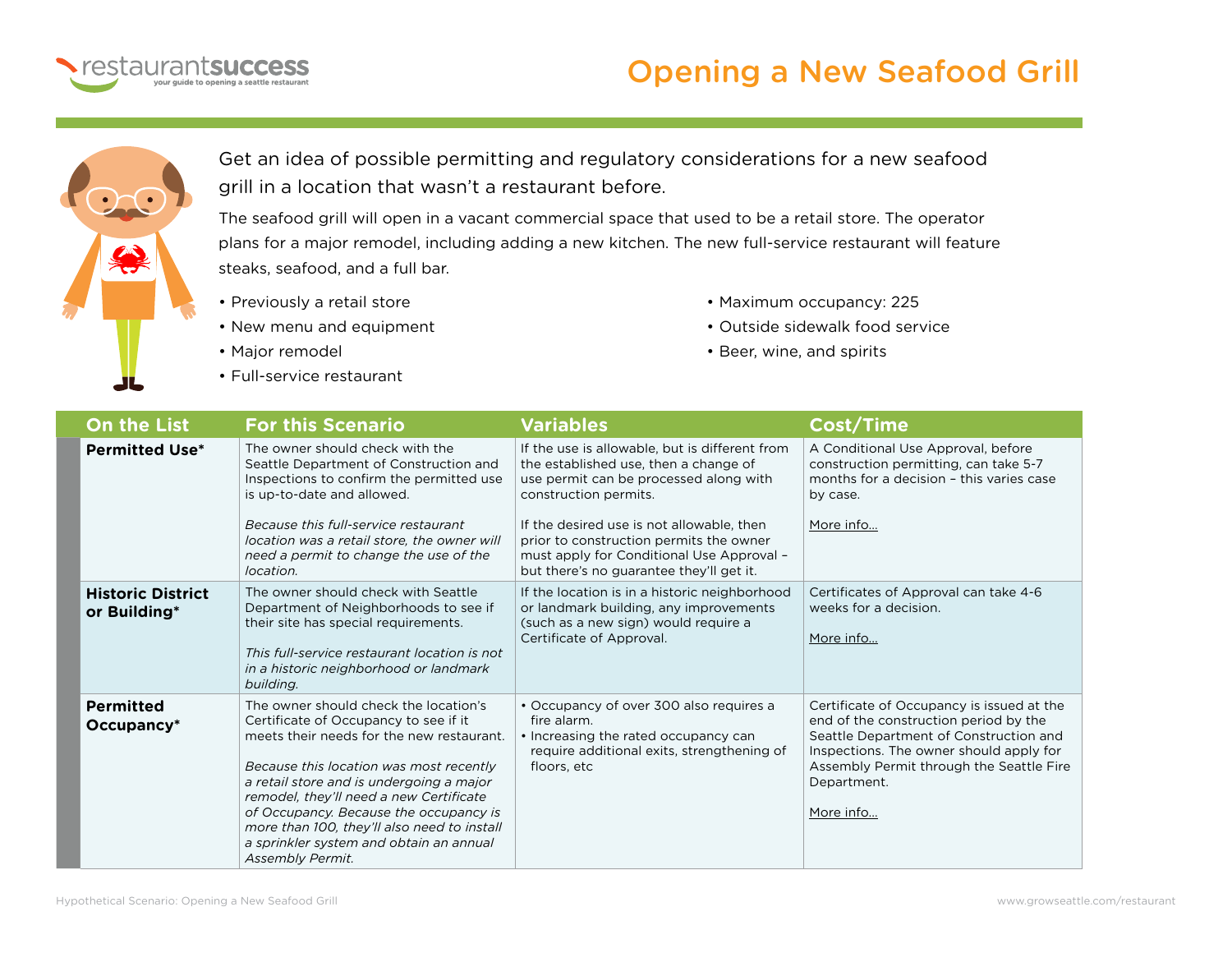|                       | On the list                                                                    | <b>For this Scenario</b>                                                                                                                                                                                                                                                                                            | <b>Variables</b>                                                                                                                                                                                                                                                                                                                                | <b>Cost/Time</b>                                                                                                                                                                                                                                           |
|-----------------------|--------------------------------------------------------------------------------|---------------------------------------------------------------------------------------------------------------------------------------------------------------------------------------------------------------------------------------------------------------------------------------------------------------------|-------------------------------------------------------------------------------------------------------------------------------------------------------------------------------------------------------------------------------------------------------------------------------------------------------------------------------------------------|------------------------------------------------------------------------------------------------------------------------------------------------------------------------------------------------------------------------------------------------------------|
| nen<br>C<br>ermi<br>ñ | <b>Grease Traps</b><br>and Interceptors                                        | All restaurants must have a grease trap or<br>interceptor.<br>This full-service restaurant will prepare a<br>significant amount of food and do a lot of<br>dishwashing: a large grease interceptor<br>may be most appropriate.                                                                                      | The types and amounts of food served and<br>amount of dishwashing will determine the<br>size and type of grease trap or interceptor<br>the restaurant needs. The owner should<br>check the fats, oils, and grease (FOG)<br>program with Seattle Public Utilities for<br>more information on FOG requirements for<br>restaurants and businesses. | Costs depend on the type of interceptor<br>and difficulty of installation.<br>After a plumbing plan review approval,<br>the owner can get a Plumbing Permit<br>from King County to install grease trap or<br>interceptor same day.<br>More info            |
|                       | <b>Type I Hood</b>                                                             | This full-service restaurant will require<br>a Type I Hood with fire suppression<br>because the menu includes grilling<br>and frying.                                                                                                                                                                               | • Hood venting must exit through the roof<br>of the building; if not, the owner may<br>need to change the equipment and menu.<br>• For solid-fuel cooking, separate venting<br>will be required.<br>• All mechanical equipment must meet the<br>Noise Code.                                                                                     | Mechanical permit for the hood can<br>take 5-9 weeks and is obtained from the<br>Seattle Department of Construction and<br>Inspections.<br>Hood venting and fire suppression<br>equipment requires Fire Department<br>inspection and testing.<br>More Info |
|                       | <b>Health</b><br><b>Department</b><br><b>Restaurant Plan</b><br><b>Review*</b> | The owner should schedule a pre-<br>submittal conference with Public Health-<br>Seattle & King County to determine level<br>of plan review required.<br>Because the full-service restaurant is<br>adding equipment and changing the<br>menu, the restaurant will need a full plan<br>review.                        | If the location was previously a<br>restaurant, the owner would need a less<br>comprehensive Remodel Plan Review.                                                                                                                                                                                                                               | The plan review costs \$430-\$860<br>depending on level of review required.<br>More Info                                                                                                                                                                   |
|                       | <b>Annual Food</b><br><b>Service Business</b><br>Permit*                       | The owner must get a Food Service<br>Business Permit before the Public Health-<br>Seattle & King County pre-opening<br>inspection. It then needs to be renewed<br>every year.<br>Because this full-service restaurant<br>includes preparing and cooking raw meat<br>on-site, it will be classified as Risk Level 3. | There are 3 categories of risk. The Food<br>Service Business Permit annual fee is based<br>on the risk category of the foods served<br>and seating capacity.                                                                                                                                                                                    | Risk Level 3 Food Service Business<br>Permits cost \$819-\$1,158 annually<br>depending on seating capacity.<br>More Info                                                                                                                                   |
|                       | <b>Construction and</b><br><b>Remodeling</b>                                   | Because this full-service restaurant is<br>planning a major remodel, the owner will<br>need plan-reviewed construction and<br>trade permits.                                                                                                                                                                        | If renovation costs total more than 60%<br>of the building's value OR increase the<br>building's useful or economic life, then<br>accessibility requirements (ADA) and safety<br>and fire codes must be met; the building<br>structure must also be seismically updated.                                                                        | Construction and trade permits can take<br>5-9 weeks or longer and costs are based<br>on project value or number of fixtures.<br>More Info                                                                                                                 |